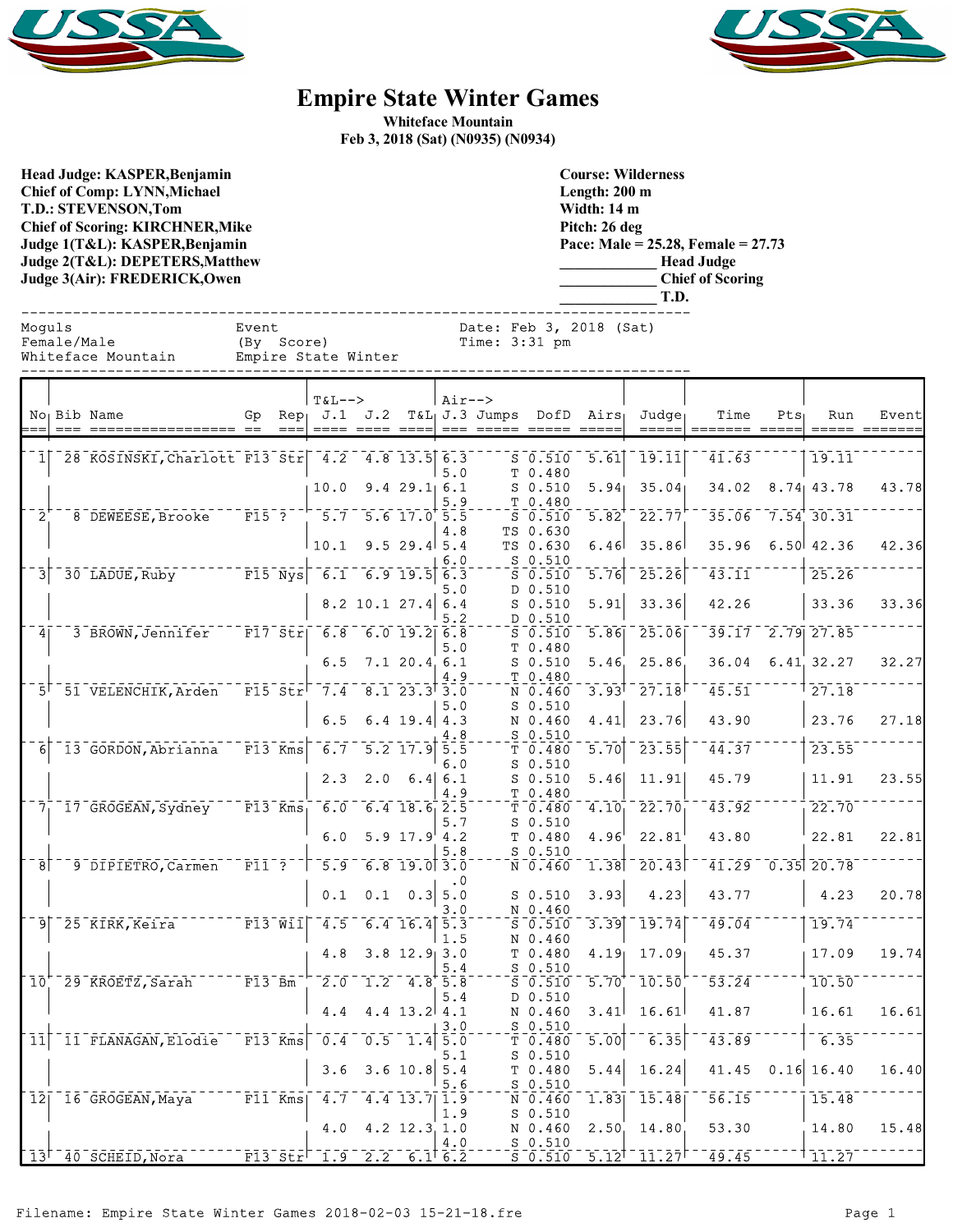Female/Male (By Score) Time: 3:31 pm Whiteface Mountain Empire State Winter

Moguls Event Date: Feb 3, 2018 (Sat)<br>
Female/Male (By Score) Time: 3:31 pm

| === ================== ==<br>===, ==== ==== ====, ===<br>T 0.480<br>4.1<br>$2.4$ $2.3$ $7.0$<br>59.66<br>9.40<br>$\cdot$ 3<br>$S$ 0.510<br>2.35<br>9.40<br>T 0.480<br>4.6<br>$\overline{0.1}$<br>$3.51$ $1:13.71$<br>$-\bar{F}13-\bar{W}11-\bar{0}1$<br>3.51<br>14 23 KELLEHER, Maeve<br>$0.3$ $3.0$<br>$\overline{3.21}$<br>N 0.460<br>$S_0.510$<br>3.6<br>10.67<br>2.5<br>2.2<br>56.01<br>10.67<br>$7.1$   2.0<br>N 0.460<br>3.62<br>10.67<br>$S$ 0.510<br>5.3<br>$4.81$ 1:05.76<br>$\overline{F09}$ Bm<br>0.1<br>$\begin{bmatrix} 0.1 & 0.3 & 5.0 \end{bmatrix}$<br>4.81<br> 15 <br>53 WEILER, Gracie<br>$S$ 0.510<br>4.51<br>T 0.480<br>4.1<br>0.30<br>0.1<br>0.1<br>0.31<br>0.30 <sub>1</sub><br>(none)<br>50 TEODORESCU, Violet F11 Kms 1.0<br>$4.20$ 1:12.81<br>4.20<br>$1.8 \t 4.2$<br>16<br>0.1<br>0.3   1.0<br>$0.76$ 1:23.66<br>0.76<br>0.1<br>N 0.460<br>0.46<br>$\bar{r}$ $\bar{r}$ $\bar{1}$ $\bar{1}$ $\bar{w}$ $\bar{1}$ $\bar{1}$ $\bar{0}$ $\bar{1}$ $\bar{1}$<br>$\bar{0.1}$<br>$1.\overline{83}$ $1.\overline{13}.\overline{14}$<br>1.83<br>39 REISZEL, Oliveah<br>$S = 0.510$<br>1.53<br>17<br>$0.3$ 3.0<br>. 0<br>$2.75$ 1:05.10<br>0.1<br>$0.3$ 2.0<br>2.45<br>2.75<br>0.1<br>N 0.460<br>3.0<br>$S$ 0.510<br>$-$ F11 Hun  0.1 0.1 0.3 <br>$0.30$ $1.38.99$<br>0.30<br>$\overline{18}$<br>49 STRECK, Sarah<br>$0.1 \quad 0.3 \quad 1.0$<br>N 0.460 0.46<br>$0.76$ 1:39.00<br>0.76<br>0.1<br>$\cdot$ 0<br>$8.73$ 44.88<br>29.03 11.25 56.13<br>54 WEILER, Luke<br>$M13$ Bm<br>  12.2 11.9 36.2   8.2<br>3 0.700<br>$S_0.410$<br>7.3<br>27.43 13.27 64.08<br>$14.1$ $13.7$ $41.7$ $8.4$<br>3 0.700<br>9.11<br>50.81<br>7.9<br>$S_0.410$<br>$\overline{\text{m13}}$ $\overline{\text{r}}$<br>$12.7$ $11.3$ $36.0$ <sup>r</sup> $5.3$<br>41.19<br>$29.72$ $10.37$ $51.56$<br>$2^{\prime}$<br>2 BOYLE, Wyatt<br>5.19<br>T <sub>0.380</sub><br>TS 0.530<br>6.0<br>5.0 17.1   4.9<br>6.4<br>5.23<br>22.33<br>29.64 10.48 32.81<br>$S_0.410$<br>TS 0.530<br>6.1<br>$\sqrt{M13 \text{ Kms}}$ 5.0 5.7 16.0 8.0<br>39.51<br>8.59<br>20 JAMIESON, Ryan<br>$\overline{24.64}$<br>24.64<br>$\vert$ 3<br>30.700<br>3p 0.730<br>4.1<br>31.70<br>$7.87$ 51.35<br>$11.8$ 11.3 34.7 8.0<br>30.700<br>8.83<br>43.48<br>TS 0.530<br>6.1<br>$\frac{1}{1}$ 4.5 4.9 14.1 8.1<br>21.96<br>$4.03$ 25.99<br>$M13$ ?<br>7.86<br>34.73<br>6 DAMORE, Trae<br>30.700<br>4 <sub>1</sub><br>3.0<br>3p 0.730<br>$11.0$ 10.4 32.1 8.1<br>30.700<br>8.90<br>41.00<br>31.44<br>$8.20'$ 49.20<br>TS 0.530<br>6.1<br>$31.03 - 8.72$ 48.27<br>$^{-1}$ M13 Kil $^{-}$ II.1 11.2 33.4 7.0<br>39.55<br>6.10<br>$57$ 43 SLAVICH, Jake<br>$S = 0.410$<br>ST 0.530<br>6.1<br>$3.07$ 46.82<br>$13.2$ 12.1 37.9 6.4<br>$S$ 0.410<br>5.80<br>43.75<br>35.49<br>ST 0.530<br>6.0<br>$\overline{M15}$ ?<br>$-4.7 - 3.6$ 12.5 4.0<br>$\overline{1.44}$ $\overline{13.89}$<br>$30.82 - 8.98$ 22.87<br>$6$ $-34$ $-$ OECHSNER, Max<br>N 0.360<br>$\cdot$ 0<br>$31.82$ $7.72$ 36.22<br>$8.5$ 24.9 5.0<br>N 0.360<br>$3.60$ 28.50<br>8.1<br>4.0<br>g 0.450<br>$\overline{M15}$ $\overline{51r}$ $\overline{5.8}$ $\overline{5.7}$ $\overline{17.3}$ $\overline{5.0}$<br>$4.36 - 21.61$<br>$34.90 - 3.82$ , 25.43<br>7 46 STEVENSON, Ryan<br>T 0.380<br>$S_0.410$<br>6.0<br>$9.2$ 26.8 5.7<br>$4.98^{+}$ 31.83<br>$35.91 \quad 2.54$ 34.37<br>8.7<br>$S_0.410$<br>TS 0.530<br>5.0<br>$   \overline{M15}$ $\overline{Hun}$ $-5.2$ $-5.0$ $\overline{15.3}$ $\overline{5.0}$<br>$\bar{4}\bar{2}\cdot 0\bar{9}$<br>$\overline{5.18}$ $\overline{20.48}$<br>20.48<br>$8$ <sup>-18</sup> HOPE, Derek<br>$T_{T}$ 0.380<br>TS 0.530<br>6.2<br>5.02<br>32.32<br>40.77<br>9.1<br>$9.1$ 27.3 5.9<br>TS 0.530<br>32.32<br>5.0<br>$T_0.380$<br>$\overline{3.87}$ $\overline{31.02}$<br>41.75<br>$9$ 33 MERCIER, Henry $M13$ ? $7$ 8.7 9.4 27.2 5.0<br>31.02<br>$\overline{\text{s}}$ $\overline{\text{o}}$ .410<br>4.8<br>T 0.380<br>$4.5$ $14.1$ , $5.1$<br>$S_0.410$<br>$2.92_1$ 17.02<br>39.97<br>17.02<br>4.9<br>T 0.380<br>2.2<br>$-$ M13 Hun $-6.1 - 5.1$ 16.8 5.2<br>$\mathbf{4.33}^{\dagger}$ $\mathbf{\overline{21.13}^{\dagger}}$<br>39.58<br>$10+$ 44 SPALTER, Jacob<br>$\overline{21.13}$<br>$\overline{S}$ $\overline{0.410}$<br>T 0.380<br>5.8<br>$8.6$ 25.3 5.9<br>38.69<br>30.56<br>8.3<br>$5.21$ 30.56<br>TS 0.530<br>T 0.380<br>5.5<br>$\overline{6.9}$ 21.5 $\overline{6.3}$<br>$\overline{27.83}$<br>$\bar{\ }$ - $\bar{\tt M13}$ $\bar{\tt W11}$ - $\bar{\tt 7.4}$ -<br>$6.38$ <sup>-1</sup><br>46.52<br>$\vert1\bar{1}\vert$<br>27.83<br><sup>-</sup> 22 KELLEHER, Declan<br>$-3.0.700$<br>5.2<br>T <sub>0.380</sub><br>$8.20$ 10.00 1:08.84<br>0.8<br>$0.4$ 1.8 7.1<br>3 0.700<br>10.00<br>6.1<br>TS 0.530<br>4 CAFFREY, Alex M13 ?   7.2 8.4 23.4 4.8<br>$S$ 0.410 3.48 26.88 $11.18$<br>$\bar{1}\bar{2}$<br>26.88<br>T 0.380<br>4.0 |  | No Bib Name | Gp | <b>T&amp;L--&gt;</b><br>Rep $J.1$ $J.2$ |  | $Air--$ | $T&L$ J.3 Jumps | DofD | Airs<br>$=$ $=$ $=$ $=$ | Judge | Time | Pts | Run | Event |
|--------------------------------------------------------------------------------------------------------------------------------------------------------------------------------------------------------------------------------------------------------------------------------------------------------------------------------------------------------------------------------------------------------------------------------------------------------------------------------------------------------------------------------------------------------------------------------------------------------------------------------------------------------------------------------------------------------------------------------------------------------------------------------------------------------------------------------------------------------------------------------------------------------------------------------------------------------------------------------------------------------------------------------------------------------------------------------------------------------------------------------------------------------------------------------------------------------------------------------------------------------------------------------------------------------------------------------------------------------------------------------------------------------------------------------------------------------------------------------------------------------------------------------------------------------------------------------------------------------------------------------------------------------------------------------------------------------------------------------------------------------------------------------------------------------------------------------------------------------------------------------------------------------------------------------------------------------------------------------------------------------------------------------------------------------------------------------------------------------------------------------------------------------------------------------------------------------------------------------------------------------------------------------------------------------------------------------------------------------------------------------------------------------------------------------------------------------------------------------------------------------------------------------------------------------------------------------------------------------------------------------------------------------------------------------------------------------------------------------------------------------------------------------------------------------------------------------------------------------------------------------------------------------------------------------------------------------------------------------------------------------------------------------------------------------------------------------------------------------------------------------------------------------------------------------------------------------------------------------------------------------------------------------------------------------------------------------------------------------------------------------------------------------------------------------------------------------------------------------------------------------------------------------------------------------------------------------------------------------------------------------------------------------------------------------------------------------------------------------------------------------------------------------------------------------------------------------------------------------------------------------------------------------------------------------------------------------------------------------------------------------------------------------------------------------------------------------------------------------------------------------------------------------------------------------------------------------------------------------------------------------------------------------------------------------------------------------------------------------------------------------------------------------------------------------------------------------------------------------------------------------------------------------------------------------------------------------------------------------------------------------------------------------------------------------------------------------------------------------------------------------------------------------------------------------------|--|-------------|----|-----------------------------------------|--|---------|-----------------|------|-------------------------|-------|------|-----|-----|-------|
|                                                                                                                                                                                                                                                                                                                                                                                                                                                                                                                                                                                                                                                                                                                                                                                                                                                                                                                                                                                                                                                                                                                                                                                                                                                                                                                                                                                                                                                                                                                                                                                                                                                                                                                                                                                                                                                                                                                                                                                                                                                                                                                                                                                                                                                                                                                                                                                                                                                                                                                                                                                                                                                                                                                                                                                                                                                                                                                                                                                                                                                                                                                                                                                                                                                                                                                                                                                                                                                                                                                                                                                                                                                                                                                                                                                                                                                                                                                                                                                                                                                                                                                                                                                                                                                                                                                                                                                                                                                                                                                                                                                                                                                                                                                                                                                                              |  |             |    |                                         |  |         |                 |      |                         |       |      |     |     | 11.27 |
|                                                                                                                                                                                                                                                                                                                                                                                                                                                                                                                                                                                                                                                                                                                                                                                                                                                                                                                                                                                                                                                                                                                                                                                                                                                                                                                                                                                                                                                                                                                                                                                                                                                                                                                                                                                                                                                                                                                                                                                                                                                                                                                                                                                                                                                                                                                                                                                                                                                                                                                                                                                                                                                                                                                                                                                                                                                                                                                                                                                                                                                                                                                                                                                                                                                                                                                                                                                                                                                                                                                                                                                                                                                                                                                                                                                                                                                                                                                                                                                                                                                                                                                                                                                                                                                                                                                                                                                                                                                                                                                                                                                                                                                                                                                                                                                                              |  |             |    |                                         |  |         |                 |      |                         |       |      |     |     |       |
|                                                                                                                                                                                                                                                                                                                                                                                                                                                                                                                                                                                                                                                                                                                                                                                                                                                                                                                                                                                                                                                                                                                                                                                                                                                                                                                                                                                                                                                                                                                                                                                                                                                                                                                                                                                                                                                                                                                                                                                                                                                                                                                                                                                                                                                                                                                                                                                                                                                                                                                                                                                                                                                                                                                                                                                                                                                                                                                                                                                                                                                                                                                                                                                                                                                                                                                                                                                                                                                                                                                                                                                                                                                                                                                                                                                                                                                                                                                                                                                                                                                                                                                                                                                                                                                                                                                                                                                                                                                                                                                                                                                                                                                                                                                                                                                                              |  |             |    |                                         |  |         |                 |      |                         |       |      |     |     |       |
|                                                                                                                                                                                                                                                                                                                                                                                                                                                                                                                                                                                                                                                                                                                                                                                                                                                                                                                                                                                                                                                                                                                                                                                                                                                                                                                                                                                                                                                                                                                                                                                                                                                                                                                                                                                                                                                                                                                                                                                                                                                                                                                                                                                                                                                                                                                                                                                                                                                                                                                                                                                                                                                                                                                                                                                                                                                                                                                                                                                                                                                                                                                                                                                                                                                                                                                                                                                                                                                                                                                                                                                                                                                                                                                                                                                                                                                                                                                                                                                                                                                                                                                                                                                                                                                                                                                                                                                                                                                                                                                                                                                                                                                                                                                                                                                                              |  |             |    |                                         |  |         |                 |      |                         |       |      |     |     |       |
|                                                                                                                                                                                                                                                                                                                                                                                                                                                                                                                                                                                                                                                                                                                                                                                                                                                                                                                                                                                                                                                                                                                                                                                                                                                                                                                                                                                                                                                                                                                                                                                                                                                                                                                                                                                                                                                                                                                                                                                                                                                                                                                                                                                                                                                                                                                                                                                                                                                                                                                                                                                                                                                                                                                                                                                                                                                                                                                                                                                                                                                                                                                                                                                                                                                                                                                                                                                                                                                                                                                                                                                                                                                                                                                                                                                                                                                                                                                                                                                                                                                                                                                                                                                                                                                                                                                                                                                                                                                                                                                                                                                                                                                                                                                                                                                                              |  |             |    |                                         |  |         |                 |      |                         |       |      |     |     | 4.81  |
|                                                                                                                                                                                                                                                                                                                                                                                                                                                                                                                                                                                                                                                                                                                                                                                                                                                                                                                                                                                                                                                                                                                                                                                                                                                                                                                                                                                                                                                                                                                                                                                                                                                                                                                                                                                                                                                                                                                                                                                                                                                                                                                                                                                                                                                                                                                                                                                                                                                                                                                                                                                                                                                                                                                                                                                                                                                                                                                                                                                                                                                                                                                                                                                                                                                                                                                                                                                                                                                                                                                                                                                                                                                                                                                                                                                                                                                                                                                                                                                                                                                                                                                                                                                                                                                                                                                                                                                                                                                                                                                                                                                                                                                                                                                                                                                                              |  |             |    |                                         |  |         |                 |      |                         |       |      |     |     |       |
|                                                                                                                                                                                                                                                                                                                                                                                                                                                                                                                                                                                                                                                                                                                                                                                                                                                                                                                                                                                                                                                                                                                                                                                                                                                                                                                                                                                                                                                                                                                                                                                                                                                                                                                                                                                                                                                                                                                                                                                                                                                                                                                                                                                                                                                                                                                                                                                                                                                                                                                                                                                                                                                                                                                                                                                                                                                                                                                                                                                                                                                                                                                                                                                                                                                                                                                                                                                                                                                                                                                                                                                                                                                                                                                                                                                                                                                                                                                                                                                                                                                                                                                                                                                                                                                                                                                                                                                                                                                                                                                                                                                                                                                                                                                                                                                                              |  |             |    |                                         |  |         |                 |      |                         |       |      |     |     | 4.20  |
|                                                                                                                                                                                                                                                                                                                                                                                                                                                                                                                                                                                                                                                                                                                                                                                                                                                                                                                                                                                                                                                                                                                                                                                                                                                                                                                                                                                                                                                                                                                                                                                                                                                                                                                                                                                                                                                                                                                                                                                                                                                                                                                                                                                                                                                                                                                                                                                                                                                                                                                                                                                                                                                                                                                                                                                                                                                                                                                                                                                                                                                                                                                                                                                                                                                                                                                                                                                                                                                                                                                                                                                                                                                                                                                                                                                                                                                                                                                                                                                                                                                                                                                                                                                                                                                                                                                                                                                                                                                                                                                                                                                                                                                                                                                                                                                                              |  |             |    |                                         |  |         |                 |      |                         |       |      |     |     |       |
|                                                                                                                                                                                                                                                                                                                                                                                                                                                                                                                                                                                                                                                                                                                                                                                                                                                                                                                                                                                                                                                                                                                                                                                                                                                                                                                                                                                                                                                                                                                                                                                                                                                                                                                                                                                                                                                                                                                                                                                                                                                                                                                                                                                                                                                                                                                                                                                                                                                                                                                                                                                                                                                                                                                                                                                                                                                                                                                                                                                                                                                                                                                                                                                                                                                                                                                                                                                                                                                                                                                                                                                                                                                                                                                                                                                                                                                                                                                                                                                                                                                                                                                                                                                                                                                                                                                                                                                                                                                                                                                                                                                                                                                                                                                                                                                                              |  |             |    |                                         |  |         |                 |      |                         |       |      |     |     | 2.75  |
|                                                                                                                                                                                                                                                                                                                                                                                                                                                                                                                                                                                                                                                                                                                                                                                                                                                                                                                                                                                                                                                                                                                                                                                                                                                                                                                                                                                                                                                                                                                                                                                                                                                                                                                                                                                                                                                                                                                                                                                                                                                                                                                                                                                                                                                                                                                                                                                                                                                                                                                                                                                                                                                                                                                                                                                                                                                                                                                                                                                                                                                                                                                                                                                                                                                                                                                                                                                                                                                                                                                                                                                                                                                                                                                                                                                                                                                                                                                                                                                                                                                                                                                                                                                                                                                                                                                                                                                                                                                                                                                                                                                                                                                                                                                                                                                                              |  |             |    |                                         |  |         |                 |      |                         |       |      |     |     |       |
|                                                                                                                                                                                                                                                                                                                                                                                                                                                                                                                                                                                                                                                                                                                                                                                                                                                                                                                                                                                                                                                                                                                                                                                                                                                                                                                                                                                                                                                                                                                                                                                                                                                                                                                                                                                                                                                                                                                                                                                                                                                                                                                                                                                                                                                                                                                                                                                                                                                                                                                                                                                                                                                                                                                                                                                                                                                                                                                                                                                                                                                                                                                                                                                                                                                                                                                                                                                                                                                                                                                                                                                                                                                                                                                                                                                                                                                                                                                                                                                                                                                                                                                                                                                                                                                                                                                                                                                                                                                                                                                                                                                                                                                                                                                                                                                                              |  |             |    |                                         |  |         |                 |      |                         |       |      |     |     | 0.76  |
|                                                                                                                                                                                                                                                                                                                                                                                                                                                                                                                                                                                                                                                                                                                                                                                                                                                                                                                                                                                                                                                                                                                                                                                                                                                                                                                                                                                                                                                                                                                                                                                                                                                                                                                                                                                                                                                                                                                                                                                                                                                                                                                                                                                                                                                                                                                                                                                                                                                                                                                                                                                                                                                                                                                                                                                                                                                                                                                                                                                                                                                                                                                                                                                                                                                                                                                                                                                                                                                                                                                                                                                                                                                                                                                                                                                                                                                                                                                                                                                                                                                                                                                                                                                                                                                                                                                                                                                                                                                                                                                                                                                                                                                                                                                                                                                                              |  |             |    |                                         |  |         |                 |      |                         |       |      |     |     |       |
|                                                                                                                                                                                                                                                                                                                                                                                                                                                                                                                                                                                                                                                                                                                                                                                                                                                                                                                                                                                                                                                                                                                                                                                                                                                                                                                                                                                                                                                                                                                                                                                                                                                                                                                                                                                                                                                                                                                                                                                                                                                                                                                                                                                                                                                                                                                                                                                                                                                                                                                                                                                                                                                                                                                                                                                                                                                                                                                                                                                                                                                                                                                                                                                                                                                                                                                                                                                                                                                                                                                                                                                                                                                                                                                                                                                                                                                                                                                                                                                                                                                                                                                                                                                                                                                                                                                                                                                                                                                                                                                                                                                                                                                                                                                                                                                                              |  |             |    |                                         |  |         |                 |      |                         |       |      |     |     | 64.08 |
|                                                                                                                                                                                                                                                                                                                                                                                                                                                                                                                                                                                                                                                                                                                                                                                                                                                                                                                                                                                                                                                                                                                                                                                                                                                                                                                                                                                                                                                                                                                                                                                                                                                                                                                                                                                                                                                                                                                                                                                                                                                                                                                                                                                                                                                                                                                                                                                                                                                                                                                                                                                                                                                                                                                                                                                                                                                                                                                                                                                                                                                                                                                                                                                                                                                                                                                                                                                                                                                                                                                                                                                                                                                                                                                                                                                                                                                                                                                                                                                                                                                                                                                                                                                                                                                                                                                                                                                                                                                                                                                                                                                                                                                                                                                                                                                                              |  |             |    |                                         |  |         |                 |      |                         |       |      |     |     |       |
|                                                                                                                                                                                                                                                                                                                                                                                                                                                                                                                                                                                                                                                                                                                                                                                                                                                                                                                                                                                                                                                                                                                                                                                                                                                                                                                                                                                                                                                                                                                                                                                                                                                                                                                                                                                                                                                                                                                                                                                                                                                                                                                                                                                                                                                                                                                                                                                                                                                                                                                                                                                                                                                                                                                                                                                                                                                                                                                                                                                                                                                                                                                                                                                                                                                                                                                                                                                                                                                                                                                                                                                                                                                                                                                                                                                                                                                                                                                                                                                                                                                                                                                                                                                                                                                                                                                                                                                                                                                                                                                                                                                                                                                                                                                                                                                                              |  |             |    |                                         |  |         |                 |      |                         |       |      |     |     | 51.56 |
|                                                                                                                                                                                                                                                                                                                                                                                                                                                                                                                                                                                                                                                                                                                                                                                                                                                                                                                                                                                                                                                                                                                                                                                                                                                                                                                                                                                                                                                                                                                                                                                                                                                                                                                                                                                                                                                                                                                                                                                                                                                                                                                                                                                                                                                                                                                                                                                                                                                                                                                                                                                                                                                                                                                                                                                                                                                                                                                                                                                                                                                                                                                                                                                                                                                                                                                                                                                                                                                                                                                                                                                                                                                                                                                                                                                                                                                                                                                                                                                                                                                                                                                                                                                                                                                                                                                                                                                                                                                                                                                                                                                                                                                                                                                                                                                                              |  |             |    |                                         |  |         |                 |      |                         |       |      |     |     |       |
|                                                                                                                                                                                                                                                                                                                                                                                                                                                                                                                                                                                                                                                                                                                                                                                                                                                                                                                                                                                                                                                                                                                                                                                                                                                                                                                                                                                                                                                                                                                                                                                                                                                                                                                                                                                                                                                                                                                                                                                                                                                                                                                                                                                                                                                                                                                                                                                                                                                                                                                                                                                                                                                                                                                                                                                                                                                                                                                                                                                                                                                                                                                                                                                                                                                                                                                                                                                                                                                                                                                                                                                                                                                                                                                                                                                                                                                                                                                                                                                                                                                                                                                                                                                                                                                                                                                                                                                                                                                                                                                                                                                                                                                                                                                                                                                                              |  |             |    |                                         |  |         |                 |      |                         |       |      |     |     | 51.35 |
|                                                                                                                                                                                                                                                                                                                                                                                                                                                                                                                                                                                                                                                                                                                                                                                                                                                                                                                                                                                                                                                                                                                                                                                                                                                                                                                                                                                                                                                                                                                                                                                                                                                                                                                                                                                                                                                                                                                                                                                                                                                                                                                                                                                                                                                                                                                                                                                                                                                                                                                                                                                                                                                                                                                                                                                                                                                                                                                                                                                                                                                                                                                                                                                                                                                                                                                                                                                                                                                                                                                                                                                                                                                                                                                                                                                                                                                                                                                                                                                                                                                                                                                                                                                                                                                                                                                                                                                                                                                                                                                                                                                                                                                                                                                                                                                                              |  |             |    |                                         |  |         |                 |      |                         |       |      |     |     |       |
|                                                                                                                                                                                                                                                                                                                                                                                                                                                                                                                                                                                                                                                                                                                                                                                                                                                                                                                                                                                                                                                                                                                                                                                                                                                                                                                                                                                                                                                                                                                                                                                                                                                                                                                                                                                                                                                                                                                                                                                                                                                                                                                                                                                                                                                                                                                                                                                                                                                                                                                                                                                                                                                                                                                                                                                                                                                                                                                                                                                                                                                                                                                                                                                                                                                                                                                                                                                                                                                                                                                                                                                                                                                                                                                                                                                                                                                                                                                                                                                                                                                                                                                                                                                                                                                                                                                                                                                                                                                                                                                                                                                                                                                                                                                                                                                                              |  |             |    |                                         |  |         |                 |      |                         |       |      |     |     | 49.20 |
|                                                                                                                                                                                                                                                                                                                                                                                                                                                                                                                                                                                                                                                                                                                                                                                                                                                                                                                                                                                                                                                                                                                                                                                                                                                                                                                                                                                                                                                                                                                                                                                                                                                                                                                                                                                                                                                                                                                                                                                                                                                                                                                                                                                                                                                                                                                                                                                                                                                                                                                                                                                                                                                                                                                                                                                                                                                                                                                                                                                                                                                                                                                                                                                                                                                                                                                                                                                                                                                                                                                                                                                                                                                                                                                                                                                                                                                                                                                                                                                                                                                                                                                                                                                                                                                                                                                                                                                                                                                                                                                                                                                                                                                                                                                                                                                                              |  |             |    |                                         |  |         |                 |      |                         |       |      |     |     |       |
|                                                                                                                                                                                                                                                                                                                                                                                                                                                                                                                                                                                                                                                                                                                                                                                                                                                                                                                                                                                                                                                                                                                                                                                                                                                                                                                                                                                                                                                                                                                                                                                                                                                                                                                                                                                                                                                                                                                                                                                                                                                                                                                                                                                                                                                                                                                                                                                                                                                                                                                                                                                                                                                                                                                                                                                                                                                                                                                                                                                                                                                                                                                                                                                                                                                                                                                                                                                                                                                                                                                                                                                                                                                                                                                                                                                                                                                                                                                                                                                                                                                                                                                                                                                                                                                                                                                                                                                                                                                                                                                                                                                                                                                                                                                                                                                                              |  |             |    |                                         |  |         |                 |      |                         |       |      |     |     | 48.27 |
|                                                                                                                                                                                                                                                                                                                                                                                                                                                                                                                                                                                                                                                                                                                                                                                                                                                                                                                                                                                                                                                                                                                                                                                                                                                                                                                                                                                                                                                                                                                                                                                                                                                                                                                                                                                                                                                                                                                                                                                                                                                                                                                                                                                                                                                                                                                                                                                                                                                                                                                                                                                                                                                                                                                                                                                                                                                                                                                                                                                                                                                                                                                                                                                                                                                                                                                                                                                                                                                                                                                                                                                                                                                                                                                                                                                                                                                                                                                                                                                                                                                                                                                                                                                                                                                                                                                                                                                                                                                                                                                                                                                                                                                                                                                                                                                                              |  |             |    |                                         |  |         |                 |      |                         |       |      |     |     |       |
|                                                                                                                                                                                                                                                                                                                                                                                                                                                                                                                                                                                                                                                                                                                                                                                                                                                                                                                                                                                                                                                                                                                                                                                                                                                                                                                                                                                                                                                                                                                                                                                                                                                                                                                                                                                                                                                                                                                                                                                                                                                                                                                                                                                                                                                                                                                                                                                                                                                                                                                                                                                                                                                                                                                                                                                                                                                                                                                                                                                                                                                                                                                                                                                                                                                                                                                                                                                                                                                                                                                                                                                                                                                                                                                                                                                                                                                                                                                                                                                                                                                                                                                                                                                                                                                                                                                                                                                                                                                                                                                                                                                                                                                                                                                                                                                                              |  |             |    |                                         |  |         |                 |      |                         |       |      |     |     | 36.22 |
|                                                                                                                                                                                                                                                                                                                                                                                                                                                                                                                                                                                                                                                                                                                                                                                                                                                                                                                                                                                                                                                                                                                                                                                                                                                                                                                                                                                                                                                                                                                                                                                                                                                                                                                                                                                                                                                                                                                                                                                                                                                                                                                                                                                                                                                                                                                                                                                                                                                                                                                                                                                                                                                                                                                                                                                                                                                                                                                                                                                                                                                                                                                                                                                                                                                                                                                                                                                                                                                                                                                                                                                                                                                                                                                                                                                                                                                                                                                                                                                                                                                                                                                                                                                                                                                                                                                                                                                                                                                                                                                                                                                                                                                                                                                                                                                                              |  |             |    |                                         |  |         |                 |      |                         |       |      |     |     |       |
|                                                                                                                                                                                                                                                                                                                                                                                                                                                                                                                                                                                                                                                                                                                                                                                                                                                                                                                                                                                                                                                                                                                                                                                                                                                                                                                                                                                                                                                                                                                                                                                                                                                                                                                                                                                                                                                                                                                                                                                                                                                                                                                                                                                                                                                                                                                                                                                                                                                                                                                                                                                                                                                                                                                                                                                                                                                                                                                                                                                                                                                                                                                                                                                                                                                                                                                                                                                                                                                                                                                                                                                                                                                                                                                                                                                                                                                                                                                                                                                                                                                                                                                                                                                                                                                                                                                                                                                                                                                                                                                                                                                                                                                                                                                                                                                                              |  |             |    |                                         |  |         |                 |      |                         |       |      |     |     | 34.37 |
|                                                                                                                                                                                                                                                                                                                                                                                                                                                                                                                                                                                                                                                                                                                                                                                                                                                                                                                                                                                                                                                                                                                                                                                                                                                                                                                                                                                                                                                                                                                                                                                                                                                                                                                                                                                                                                                                                                                                                                                                                                                                                                                                                                                                                                                                                                                                                                                                                                                                                                                                                                                                                                                                                                                                                                                                                                                                                                                                                                                                                                                                                                                                                                                                                                                                                                                                                                                                                                                                                                                                                                                                                                                                                                                                                                                                                                                                                                                                                                                                                                                                                                                                                                                                                                                                                                                                                                                                                                                                                                                                                                                                                                                                                                                                                                                                              |  |             |    |                                         |  |         |                 |      |                         |       |      |     |     |       |
|                                                                                                                                                                                                                                                                                                                                                                                                                                                                                                                                                                                                                                                                                                                                                                                                                                                                                                                                                                                                                                                                                                                                                                                                                                                                                                                                                                                                                                                                                                                                                                                                                                                                                                                                                                                                                                                                                                                                                                                                                                                                                                                                                                                                                                                                                                                                                                                                                                                                                                                                                                                                                                                                                                                                                                                                                                                                                                                                                                                                                                                                                                                                                                                                                                                                                                                                                                                                                                                                                                                                                                                                                                                                                                                                                                                                                                                                                                                                                                                                                                                                                                                                                                                                                                                                                                                                                                                                                                                                                                                                                                                                                                                                                                                                                                                                              |  |             |    |                                         |  |         |                 |      |                         |       |      |     |     | 32.32 |
|                                                                                                                                                                                                                                                                                                                                                                                                                                                                                                                                                                                                                                                                                                                                                                                                                                                                                                                                                                                                                                                                                                                                                                                                                                                                                                                                                                                                                                                                                                                                                                                                                                                                                                                                                                                                                                                                                                                                                                                                                                                                                                                                                                                                                                                                                                                                                                                                                                                                                                                                                                                                                                                                                                                                                                                                                                                                                                                                                                                                                                                                                                                                                                                                                                                                                                                                                                                                                                                                                                                                                                                                                                                                                                                                                                                                                                                                                                                                                                                                                                                                                                                                                                                                                                                                                                                                                                                                                                                                                                                                                                                                                                                                                                                                                                                                              |  |             |    |                                         |  |         |                 |      |                         |       |      |     |     |       |
|                                                                                                                                                                                                                                                                                                                                                                                                                                                                                                                                                                                                                                                                                                                                                                                                                                                                                                                                                                                                                                                                                                                                                                                                                                                                                                                                                                                                                                                                                                                                                                                                                                                                                                                                                                                                                                                                                                                                                                                                                                                                                                                                                                                                                                                                                                                                                                                                                                                                                                                                                                                                                                                                                                                                                                                                                                                                                                                                                                                                                                                                                                                                                                                                                                                                                                                                                                                                                                                                                                                                                                                                                                                                                                                                                                                                                                                                                                                                                                                                                                                                                                                                                                                                                                                                                                                                                                                                                                                                                                                                                                                                                                                                                                                                                                                                              |  |             |    |                                         |  |         |                 |      |                         |       |      |     |     | 31.02 |
|                                                                                                                                                                                                                                                                                                                                                                                                                                                                                                                                                                                                                                                                                                                                                                                                                                                                                                                                                                                                                                                                                                                                                                                                                                                                                                                                                                                                                                                                                                                                                                                                                                                                                                                                                                                                                                                                                                                                                                                                                                                                                                                                                                                                                                                                                                                                                                                                                                                                                                                                                                                                                                                                                                                                                                                                                                                                                                                                                                                                                                                                                                                                                                                                                                                                                                                                                                                                                                                                                                                                                                                                                                                                                                                                                                                                                                                                                                                                                                                                                                                                                                                                                                                                                                                                                                                                                                                                                                                                                                                                                                                                                                                                                                                                                                                                              |  |             |    |                                         |  |         |                 |      |                         |       |      |     |     |       |
|                                                                                                                                                                                                                                                                                                                                                                                                                                                                                                                                                                                                                                                                                                                                                                                                                                                                                                                                                                                                                                                                                                                                                                                                                                                                                                                                                                                                                                                                                                                                                                                                                                                                                                                                                                                                                                                                                                                                                                                                                                                                                                                                                                                                                                                                                                                                                                                                                                                                                                                                                                                                                                                                                                                                                                                                                                                                                                                                                                                                                                                                                                                                                                                                                                                                                                                                                                                                                                                                                                                                                                                                                                                                                                                                                                                                                                                                                                                                                                                                                                                                                                                                                                                                                                                                                                                                                                                                                                                                                                                                                                                                                                                                                                                                                                                                              |  |             |    |                                         |  |         |                 |      |                         |       |      |     |     | 30.56 |
|                                                                                                                                                                                                                                                                                                                                                                                                                                                                                                                                                                                                                                                                                                                                                                                                                                                                                                                                                                                                                                                                                                                                                                                                                                                                                                                                                                                                                                                                                                                                                                                                                                                                                                                                                                                                                                                                                                                                                                                                                                                                                                                                                                                                                                                                                                                                                                                                                                                                                                                                                                                                                                                                                                                                                                                                                                                                                                                                                                                                                                                                                                                                                                                                                                                                                                                                                                                                                                                                                                                                                                                                                                                                                                                                                                                                                                                                                                                                                                                                                                                                                                                                                                                                                                                                                                                                                                                                                                                                                                                                                                                                                                                                                                                                                                                                              |  |             |    |                                         |  |         |                 |      |                         |       |      |     |     |       |
|                                                                                                                                                                                                                                                                                                                                                                                                                                                                                                                                                                                                                                                                                                                                                                                                                                                                                                                                                                                                                                                                                                                                                                                                                                                                                                                                                                                                                                                                                                                                                                                                                                                                                                                                                                                                                                                                                                                                                                                                                                                                                                                                                                                                                                                                                                                                                                                                                                                                                                                                                                                                                                                                                                                                                                                                                                                                                                                                                                                                                                                                                                                                                                                                                                                                                                                                                                                                                                                                                                                                                                                                                                                                                                                                                                                                                                                                                                                                                                                                                                                                                                                                                                                                                                                                                                                                                                                                                                                                                                                                                                                                                                                                                                                                                                                                              |  |             |    |                                         |  |         |                 |      |                         |       |      |     |     | 27.83 |
|                                                                                                                                                                                                                                                                                                                                                                                                                                                                                                                                                                                                                                                                                                                                                                                                                                                                                                                                                                                                                                                                                                                                                                                                                                                                                                                                                                                                                                                                                                                                                                                                                                                                                                                                                                                                                                                                                                                                                                                                                                                                                                                                                                                                                                                                                                                                                                                                                                                                                                                                                                                                                                                                                                                                                                                                                                                                                                                                                                                                                                                                                                                                                                                                                                                                                                                                                                                                                                                                                                                                                                                                                                                                                                                                                                                                                                                                                                                                                                                                                                                                                                                                                                                                                                                                                                                                                                                                                                                                                                                                                                                                                                                                                                                                                                                                              |  |             |    |                                         |  |         |                 |      |                         |       |      |     |     |       |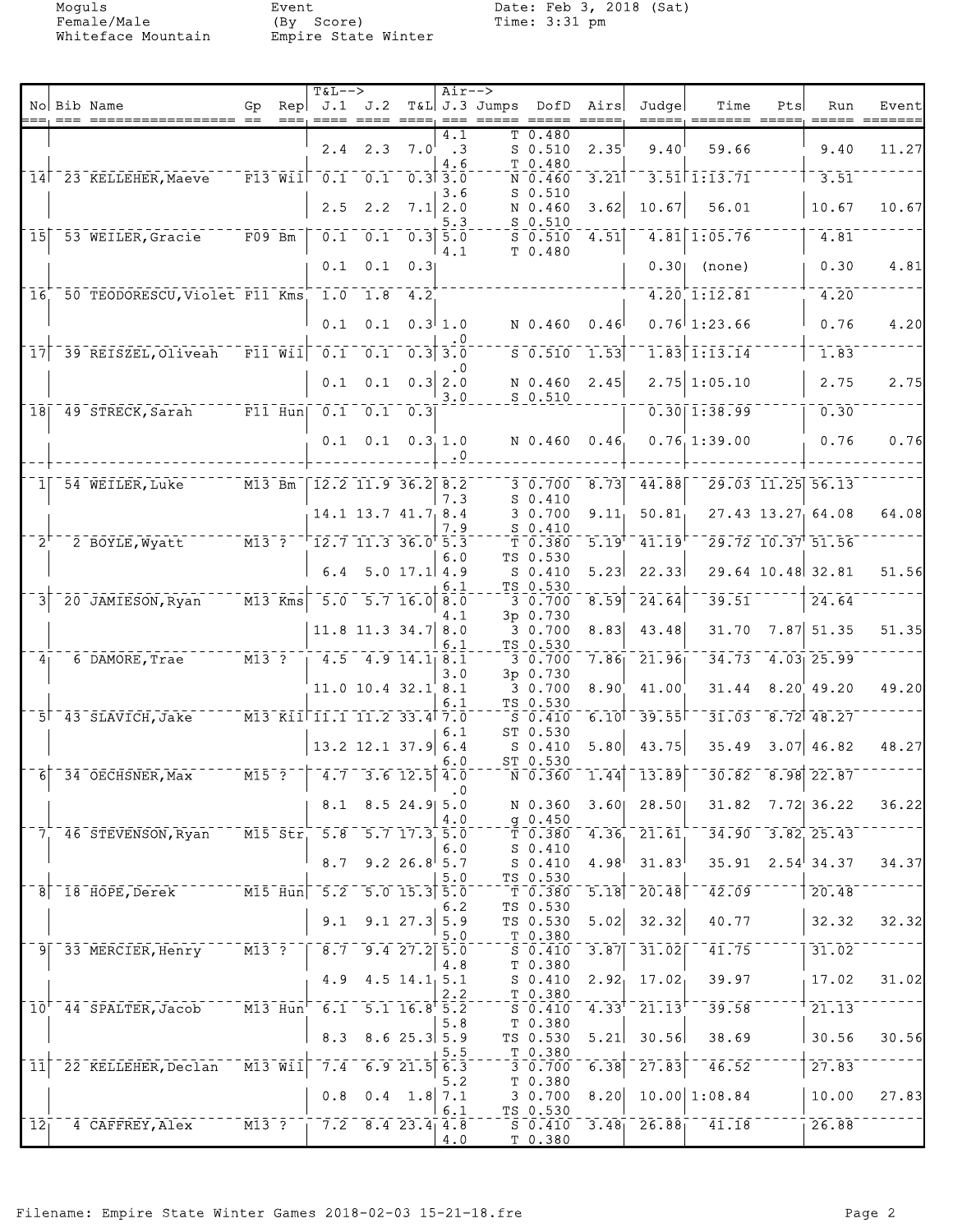Moguls Event Date: Feb 3, 2018 (Sat) Female/Male (By Score) Time: 3:31 pm Whiteface Mountain Empire State Winter

|                            |         |                                            |                                                |             | $T&L-->$                                                                                                            |                  |                                                                                                                                                                                                                                                                                                                                                                                                                                     | $Air--$          |               |                                      |                     |                            |                                        |                                |                         |                 |
|----------------------------|---------|--------------------------------------------|------------------------------------------------|-------------|---------------------------------------------------------------------------------------------------------------------|------------------|-------------------------------------------------------------------------------------------------------------------------------------------------------------------------------------------------------------------------------------------------------------------------------------------------------------------------------------------------------------------------------------------------------------------------------------|------------------|---------------|--------------------------------------|---------------------|----------------------------|----------------------------------------|--------------------------------|-------------------------|-----------------|
|                            | $= = =$ | No Bib Name<br>===== ==                    | Gp                                             | Rep<br>$==$ | J.1 J.2                                                                                                             |                  | $\begin{array}{cccccc} \texttt{m} & \texttt{m} & \texttt{m} & \texttt{m} & \texttt{m} & \texttt{m} & \texttt{m} & \texttt{m} & \texttt{m} & \texttt{m} & \texttt{m} & \texttt{m} & \texttt{m} & \texttt{m} & \texttt{m} & \texttt{m} & \texttt{m} & \texttt{m} & \texttt{m} & \texttt{m} & \texttt{m} & \texttt{m} & \texttt{m} & \texttt{m} & \texttt{m} & \texttt{m} & \texttt{m} & \texttt{m} & \texttt{m} & \texttt{m} & \text$ | $== =$           | T&L J.3 Jumps | DofD<br>$=$ $=$ $=$ $=$              | Airs                | Judge                      | Time<br>=====, =======                 | Pts<br>$=$ $=$ $=$ $=$ $=$ $<$ | Run<br>$= = = = =$      | Event<br>====== |
|                            |         |                                            |                                                |             | 1.2                                                                                                                 | 2.2              | 5.1                                                                                                                                                                                                                                                                                                                                                                                                                                 | $\cdot$ 2        |               | $S$ 0.410                            | 1.72                | 6.82                       | 43.12                                  |                                | 6.82                    | 26.88           |
|                            |         |                                            |                                                |             |                                                                                                                     |                  | $6.5$ 21.3 $5.0$                                                                                                                                                                                                                                                                                                                                                                                                                    | 4.0              |               | $S_0.410$                            |                     |                            | 45.12                                  |                                |                         |                 |
| 13                         |         | 27 KLINGEBIEL, Sean                        | $\bar{}$ M13 Wil $\bar{}$                      |             | $\bar{7}.\bar{7}$                                                                                                   |                  |                                                                                                                                                                                                                                                                                                                                                                                                                                     | 5.3              |               | T0.380<br>$S_0.410$                  | 4.07                | 25.37                      |                                        |                                | 25.37                   |                 |
|                            |         |                                            |                                                |             | 0.1                                                                                                                 | 0.1              |                                                                                                                                                                                                                                                                                                                                                                                                                                     | 0.3, 5.4         |               | T 0.380                              | 2.05                |                            | $2.35$ 1:13.60                         |                                | 2.35                    | 25.37           |
| $\bar{1}\bar{4}$           |         | 10 FLANAGAN, Dean                          | $^{-1}$ M $\bar{1}$ 5 $^-$ Kms $^+$            |             | $\overline{6.5}$                                                                                                    |                  | $6.1$ 18.9 4.8                                                                                                                                                                                                                                                                                                                                                                                                                      | $\cdot$ 0        |               | T 0.380                              | 3.91                | 22.81                      | 44.60                                  |                                | 22.81                   |                 |
|                            |         |                                            |                                                |             |                                                                                                                     |                  |                                                                                                                                                                                                                                                                                                                                                                                                                                     | 5.1              |               | $S_0.410$                            |                     |                            |                                        |                                |                         |                 |
|                            |         |                                            |                                                |             | 5.3                                                                                                                 |                  | $5.2$ 15.8 4.4                                                                                                                                                                                                                                                                                                                                                                                                                      |                  |               | T 0.380                              | 3.72                | 19.47                      | 40.13                                  |                                | 19.47                   | 22.81           |
| 15                         |         | 19 ISAKOV, Vladimir                        | $\bar{M}$ 13 Hun                               |             | $\overline{5.6}$                                                                                                    |                  | $6.2$ 17.7 6.6                                                                                                                                                                                                                                                                                                                                                                                                                      | 5.0              |               | $S_0.410$<br>$S_0.410$               | 4.75                | 22.45                      | 39.58                                  |                                | 22.45                   |                 |
|                            |         |                                            |                                                |             |                                                                                                                     |                  |                                                                                                                                                                                                                                                                                                                                                                                                                                     | 5.0              |               | D 0.410                              |                     |                            |                                        |                                |                         |                 |
|                            |         |                                            |                                                |             | 1.5                                                                                                                 |                  | $1.1 \quad 3.9 \quad 4.0$                                                                                                                                                                                                                                                                                                                                                                                                           |                  |               | $S_0.410$<br>D 0.410                 | 1.76                | 5.66                       | 39.69                                  |                                | 5.66                    | 22.45           |
| 16 <sub>1</sub>            |         | 45 STANCLIFT, Wyatt                        | $\overline{M11}$ $\overline{N}$ ys             |             | $\bar{7.0}$                                                                                                         |                  | $5.6$ 18.9 2.9                                                                                                                                                                                                                                                                                                                                                                                                                      |                  |               | $N = 0.360$                          | $\overline{1.04}$   | 19.94                      | $\overline{49.93}$                     |                                | 19.94                   |                 |
|                            |         |                                            |                                                |             | 0.1                                                                                                                 | 0.1              |                                                                                                                                                                                                                                                                                                                                                                                                                                     | . 0<br>0.3.5.1   |               | T 0.380                              | 2.63                | 2.93                       | 51.76                                  |                                | 2.93                    | 19.94           |
|                            |         |                                            |                                                |             |                                                                                                                     |                  |                                                                                                                                                                                                                                                                                                                                                                                                                                     | 1.0              |               | 3 0.700                              |                     |                            |                                        |                                |                         |                 |
| $\bar{1}\bar{7}$           |         | 1 BOYLE, Luca                              | ----- <u>M15-?-</u>                            |             |                                                                                                                     |                  | dnf                                                                                                                                                                                                                                                                                                                                                                                                                                 |                  |               |                                      | dnf                 |                            | $\overline{(\text{none})}$             |                                | dnf                     |                 |
|                            |         |                                            |                                                |             | 4.2                                                                                                                 |                  | $4.1$ 12.5 5.0                                                                                                                                                                                                                                                                                                                                                                                                                      |                  |               | $S_0.410$                            | 4.17                | 16.62                      | 36.17                                  |                                | $2.21$ 18.83            | 18.83           |
|                            |         |                                            |                                                |             |                                                                                                                     |                  |                                                                                                                                                                                                                                                                                                                                                                                                                                     | 4.O              |               | TS 0.530                             |                     |                            |                                        |                                |                         |                 |
| $\overline{18}$            |         | 5 D'AMICO, Nikola                          | $\bar{m}$ minimal                              |             | 4.6                                                                                                                 |                  | $\overline{5.0}$ $\overline{14.4}$ $\overline{4.0}$                                                                                                                                                                                                                                                                                                                                                                                 | 5.0              |               | T 0.380<br>$S_0.410$                 | 3.57                | 17.97                      | 52.67                                  |                                | 17.97                   |                 |
|                            |         |                                            |                                                |             | 3.1                                                                                                                 |                  | $2.2$ 8.0 5.1                                                                                                                                                                                                                                                                                                                                                                                                                       |                  |               | T 0.380                              | 3.98                | 11.93                      | 52.02                                  |                                | 11.93                   | 17.97           |
| 19 <sub>1</sub>            |         | 37 RASER, Ben                              | $\overline{M13}$ $\overline{3}$ $\overline{?}$ |             | 4.5                                                                                                                 |                  | $4.1$ $12.9$ $1.0$                                                                                                                                                                                                                                                                                                                                                                                                                  | 5.0              |               | $S_0.410$<br>N 0.360                 | 2.41                | 15.31                      | 52.60                                  |                                | 15.31                   |                 |
|                            |         |                                            |                                                |             |                                                                                                                     |                  |                                                                                                                                                                                                                                                                                                                                                                                                                                     | 5.0              |               | $S_0.410$                            |                     |                            |                                        |                                |                         |                 |
|                            |         |                                            |                                                |             | 0.3                                                                                                                 | 0.2              |                                                                                                                                                                                                                                                                                                                                                                                                                                     | 0.8'5.0<br>1.0   |               | $S_0.410$<br>T 0.380                 | 2.43                | 3.18                       | 53.36                                  |                                | 3.18                    | 15.31           |
|                            |         | 20 15 GREENE, Davin                        | $\overline{M15}$ Hun                           |             | $\frac{-2.3}{2.3}$                                                                                                  | $\overline{2.5}$ | $7.2$ 8.0                                                                                                                                                                                                                                                                                                                                                                                                                           |                  |               | TT 0.500                             | 7.18                | $\overline{11}$ .38        | 37.86                                  |                                | $\overline{0.07}$ 14.45 |                 |
|                            |         |                                            |                                                |             | 3.3                                                                                                                 | 2.4              |                                                                                                                                                                                                                                                                                                                                                                                                                                     | 6.0<br>8.5 6.0   |               | TS 0.530<br>T 0.380                  | 5.35                | 13.90                      | 37.82                                  |                                | $0.12$ 14.02            | 14.45           |
|                            |         |                                            |                                                |             |                                                                                                                     |                  |                                                                                                                                                                                                                                                                                                                                                                                                                                     | 5.8              |               | TS 0.530                             |                     |                            |                                        |                                |                         |                 |
| 21                         |         | 32 MERCIER, George                         | $\overline{M13}$ ?                             |             | $\overline{2.2}$                                                                                                    |                  | $\frac{1}{2.4}$ 6.9 3.5                                                                                                                                                                                                                                                                                                                                                                                                             |                  |               | T 0.380                              | 3.60                | 10.50                      | 49.09                                  |                                | 10.50                   |                 |
|                            |         |                                            |                                                |             | 1.3                                                                                                                 | 0.6              |                                                                                                                                                                                                                                                                                                                                                                                                                                     | 4.3<br>$2.8$ 3.0 |               | TS 0.530<br>T 0.380                  | 1.67                | 4.52 <sub>1</sub>          | 50.89                                  |                                | 4.52                    | 10.50           |
|                            |         |                                            |                                                |             |                                                                                                                     |                  |                                                                                                                                                                                                                                                                                                                                                                                                                                     | 1.0              |               | TS 0.530                             |                     |                            |                                        |                                |                         |                 |
| $\overline{2}\overline{2}$ |         | 42 SKLAR, David                            | $---\overline{M15}^{-7}$                       |             | 1.8                                                                                                                 |                  | $1.9 - 5.6 + 5.0$                                                                                                                                                                                                                                                                                                                                                                                                                   | 5.4              |               | T 0.380<br>$S_0.410$                 | 4.11                | 9.66                       | 45.32                                  |                                | 9.66                    |                 |
|                            |         |                                            |                                                |             | 2.0                                                                                                                 | 1.4              |                                                                                                                                                                                                                                                                                                                                                                                                                                     | $5.1$ 4.1        |               | T 0.380                              | 3.39                | 8.49                       | 47.58                                  |                                | 8.49                    | 9.66            |
| $\overline{2}3$            |         | 21 KEENAN, William                         | $\overline{M13}$ ?                             |             | $\overline{0.5}$                                                                                                    | $\sqrt{0.4}$     |                                                                                                                                                                                                                                                                                                                                                                                                                                     | 4.5<br>1.4 6.5   |               | $S_0.410$<br>$S_0.410$               | 3.89                | $\bar{5}.\bar{2}\bar{4}$   | 45.50                                  |                                | $\overline{5.24}$       |                 |
|                            |         |                                            |                                                |             |                                                                                                                     |                  |                                                                                                                                                                                                                                                                                                                                                                                                                                     | 3.0              |               | D 0.410                              |                     |                            |                                        |                                |                         |                 |
|                            |         |                                            |                                                |             | 0.1                                                                                                                 | 0.1              |                                                                                                                                                                                                                                                                                                                                                                                                                                     | 0.3   4.1<br>5.0 |               | $S_0.410$<br>T 0.380                 | 3.58                | 3.88                       | 44.05                                  |                                | 3.88                    | 5.24            |
|                            |         | 24 14 GORDON, Kyle M13 Kms 0.1 0.1 0.3 4.1 |                                                |             |                                                                                                                     |                  |                                                                                                                                                                                                                                                                                                                                                                                                                                     |                  |               | N 0.360                              | 1.88                |                            | $\overline{2.18}$ <sup>-51.36</sup>    |                                | 2.18                    |                 |
|                            |         |                                            |                                                |             |                                                                                                                     |                  | $0.4$ 0.3 1.0 5.0                                                                                                                                                                                                                                                                                                                                                                                                                   | 1.0              |               | D 0.410<br>T <sub>0.380</sub>        | 3.90                |                            | 4.95 1:04.20                           |                                | 4.95                    | 4.95            |
|                            |         |                                            |                                                |             |                                                                                                                     |                  |                                                                                                                                                                                                                                                                                                                                                                                                                                     | 4.9              |               | D 0.410                              |                     |                            |                                        |                                |                         |                 |
|                            |         | $25†$ 31 LITTELL, Marcus                   |                                                |             | $^{-1}$ M13 Wil $^{-}$ 0.8 0.6 2.1 4.1                                                                              |                  |                                                                                                                                                                                                                                                                                                                                                                                                                                     |                  |               | $K$ $0.410$<br>T 0.380               | $2.82$ <sup>T</sup> |                            | $4.92$ <sup>--</sup> $47.69$           |                                | 4.92                    |                 |
|                            |         |                                            |                                                |             |                                                                                                                     |                  | dnf                                                                                                                                                                                                                                                                                                                                                                                                                                 | 3.0              |               |                                      | dnf                 |                            | (none)                                 |                                | dnf                     | 4.92            |
| $\overline{2}6$            |         |                                            |                                                |             | $-$ M13 Hun $-$ 0.1 $-$ 0.1 $-$ 0.3 3.4                                                                             |                  |                                                                                                                                                                                                                                                                                                                                                                                                                                     |                  |               |                                      | 2.97                |                            | $3.27$ 1:01.51                         |                                | 3.27                    |                 |
|                            |         | 48 STRECK, Benjamin                        |                                                |             |                                                                                                                     |                  |                                                                                                                                                                                                                                                                                                                                                                                                                                     | 4.1              |               | T 0.380<br>D 0.410                   |                     |                            |                                        |                                |                         |                 |
|                            |         |                                            |                                                |             |                                                                                                                     |                  | $0.1 \quad 0.1 \quad 0.3 \mid 3.0$                                                                                                                                                                                                                                                                                                                                                                                                  |                  |               | T 0.380                              | 2.28                |                            | 2.58 1:00.20                           |                                | 2.58                    | 3.27            |
|                            |         | $271$ 35 PERI, Max                         |                                                |             | $\overline{M11}$ $\overline{H}$ un <sub>i</sub> $\overline{0.1}$ $\overline{0.1}$ $\overline{0.3}$ $\overline{2.1}$ |                  |                                                                                                                                                                                                                                                                                                                                                                                                                                     | 2.8              |               | $S_0.410$<br>ั่ <b>ง</b> - อิ - ริ60 | 2.59                | $\bar{2}.\bar{8}\bar{9}^-$ | $\overline{54.70}$                     |                                | 2.89                    |                 |
|                            |         |                                            |                                                |             |                                                                                                                     |                  |                                                                                                                                                                                                                                                                                                                                                                                                                                     | 4.5              |               | $S_0.410$                            |                     |                            |                                        |                                |                         |                 |
|                            |         |                                            |                                                |             |                                                                                                                     |                  | $0.1 \quad 0.1 \quad 0.3^{\dagger} 2.1$                                                                                                                                                                                                                                                                                                                                                                                             | 2.2              |               | N 0.360<br>T 0.380                   | 1.58                | 1.88                       | 50.13                                  |                                | 1.88                    | 2.89            |
|                            |         | 28 47 STINNER, Oscar                       |                                                |             | $^{-1}$ MO9 Hun $^{-0}$ .1 $^{-0}$ .1 $^{-0}$ .3 2.0                                                                |                  |                                                                                                                                                                                                                                                                                                                                                                                                                                     |                  |               | $5 - 0.410$                          | $\overline{1.36}$   | $1.66$ <sup>--1</sup>      | $\overline{53.63}$                     |                                | 1.66                    |                 |
|                            |         |                                            |                                                |             |                                                                                                                     |                  | $0.1 \quad 0.1 \quad 0.3 \mid 1.0$                                                                                                                                                                                                                                                                                                                                                                                                  | 1.5              |               | N 0.360<br>N 0.360                   | 0.36                | 0.66                       | 58.82                                  |                                | 0.66                    | 1.66            |
|                            |         |                                            |                                                |             |                                                                                                                     |                  |                                                                                                                                                                                                                                                                                                                                                                                                                                     | . 0              |               |                                      |                     |                            |                                        |                                |                         |                 |
|                            |         | 29 52 VELENCHIK, Ryan                      |                                                |             | $\overline{M09}$ $\overline{51r}$ $\overline{0.1}$ $\overline{0.1}$ $\overline{0.3}$                                |                  |                                                                                                                                                                                                                                                                                                                                                                                                                                     |                  |               |                                      |                     |                            | $\overline{0.30}$ $\overline{1.13.12}$ |                                | 0.30                    |                 |
|                            |         |                                            |                                                |             |                                                                                                                     |                  | $0.4$ 0.5 1.4                                                                                                                                                                                                                                                                                                                                                                                                                       |                  |               |                                      |                     |                            | $1.35$ 1:11.60                         |                                | 1.35                    | 1.35            |
|                            |         |                                            |                                                |             |                                                                                                                     |                  |                                                                                                                                                                                                                                                                                                                                                                                                                                     |                  |               |                                      |                     |                            |                                        |                                |                         |                 |